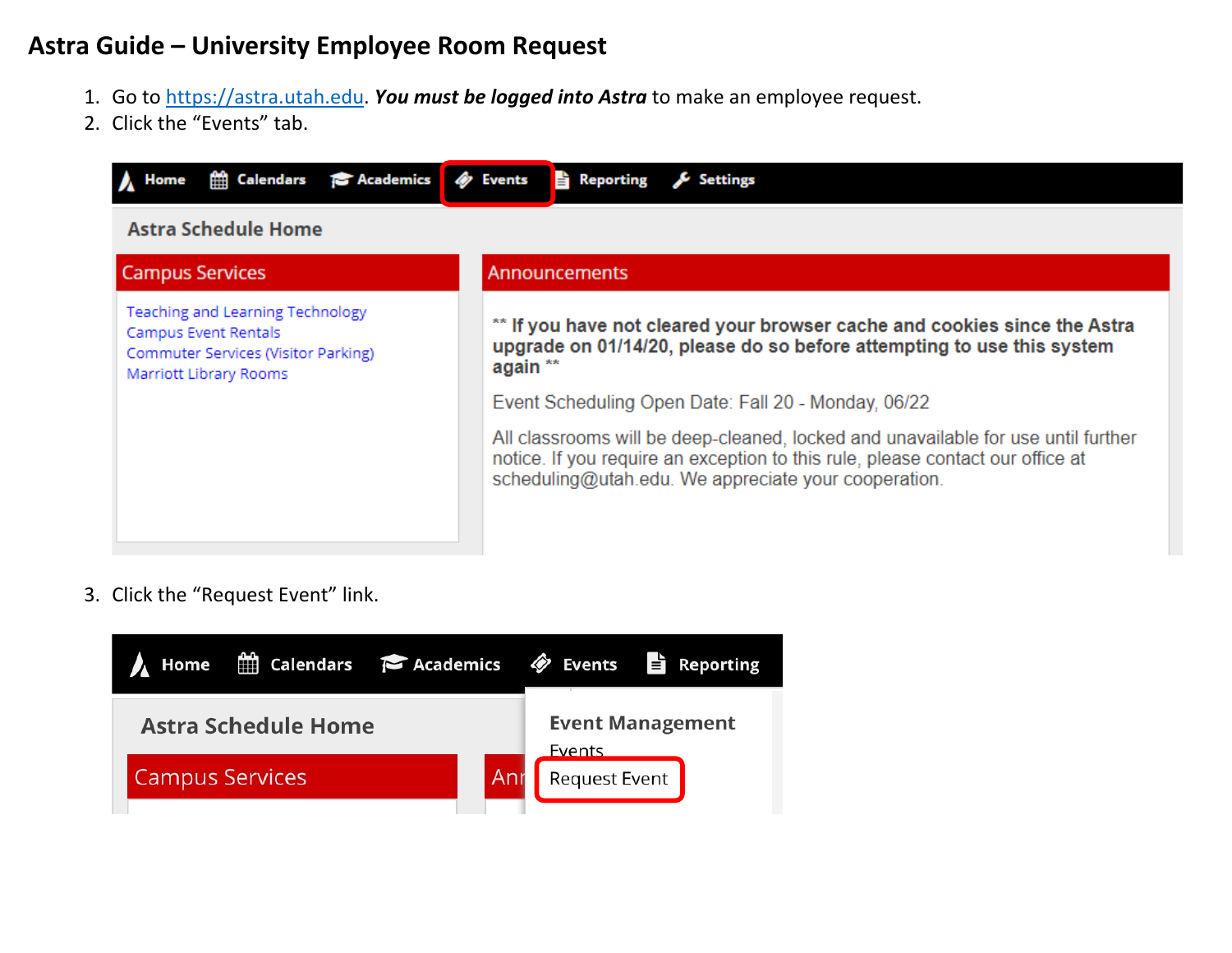4. Select "University Employee Request" in the dropdown menu, and click "Next".

| <b>Event Request Wizard</b> |                                                                                    |             |        |   |  |  |  |  |
|-----------------------------|------------------------------------------------------------------------------------|-------------|--------|---|--|--|--|--|
|                             | Welcome to the Event Request Wizard. Please select an Event Request Form to begin. |             |        |   |  |  |  |  |
|                             | * Event Request Form: University Employee Request                                  |             |        | × |  |  |  |  |
|                             |                                                                                    | <b>Next</b> | Cancel |   |  |  |  |  |

5. Read the form instructions, and then complete the form fields. The meeting title should be descriptive and specific. Please review the examples below:

| <b>Sufficient Title</b>                | <b>Insufficient Title</b> |
|----------------------------------------|---------------------------|
| MATH 1000-001 Exam Review              | <b>Exam Review</b>        |
| <b>Anthropology Department Meeting</b> | <b>Team Meeting</b>       |
| PhD Defense - Jackson Thomas           | Defense                   |

\* Event Title:

## **Fill in**

\* Please provide any additional comments or questions regarding your event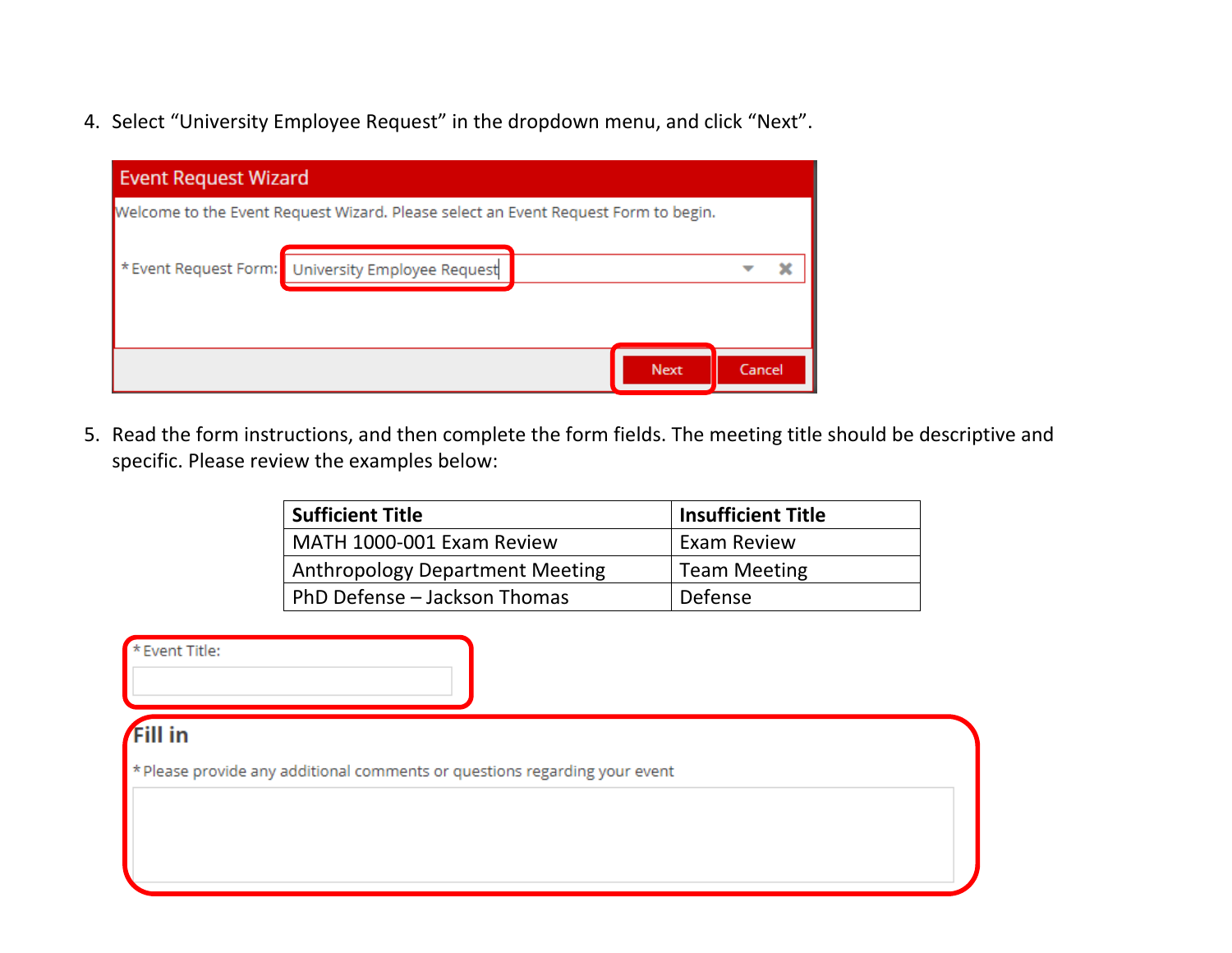## 6. Click the 'Add Meeting' button.

| Add a Meeting:<br><b>Add Meeting</b> |                                  | <b>Assign Rooms</b> |
|--------------------------------------|----------------------------------|---------------------|
|                                      | No meetings created. Add Meeting |                     |
| Submit                               |                                  |                     |

7. Complete the 'Meeting Name' and 'Meeting Type' fields. The box next to 'Requires Room' must be checked in order to select a room in the following steps.

| <b>Create Meeting(s)</b>         |                              |                         | ×      |
|----------------------------------|------------------------------|-------------------------|--------|
| <b>⊙</b> Single<br>O             | Multiple<br>Recurring<br>- O |                         |        |
| <b>Start Time:</b>               | 11:30 AM<br>▼                | End Time:<br>12:00 PM   | ▼      |
| Start Date:                      | 雦<br>×<br>03/25/2020         | End Date:<br>03/25/2020 | 雦<br>× |
| * Meeting Name:<br>Meeting Type: | Select                       | ×<br>×                  |        |
| Max Attendance:                  |                              | ٠                       |        |
|                                  | Featured                     |                         |        |
|                                  | Private<br>Requires Room     |                         |        |
|                                  |                              | <b>Add Meeting</b>      | Cancel |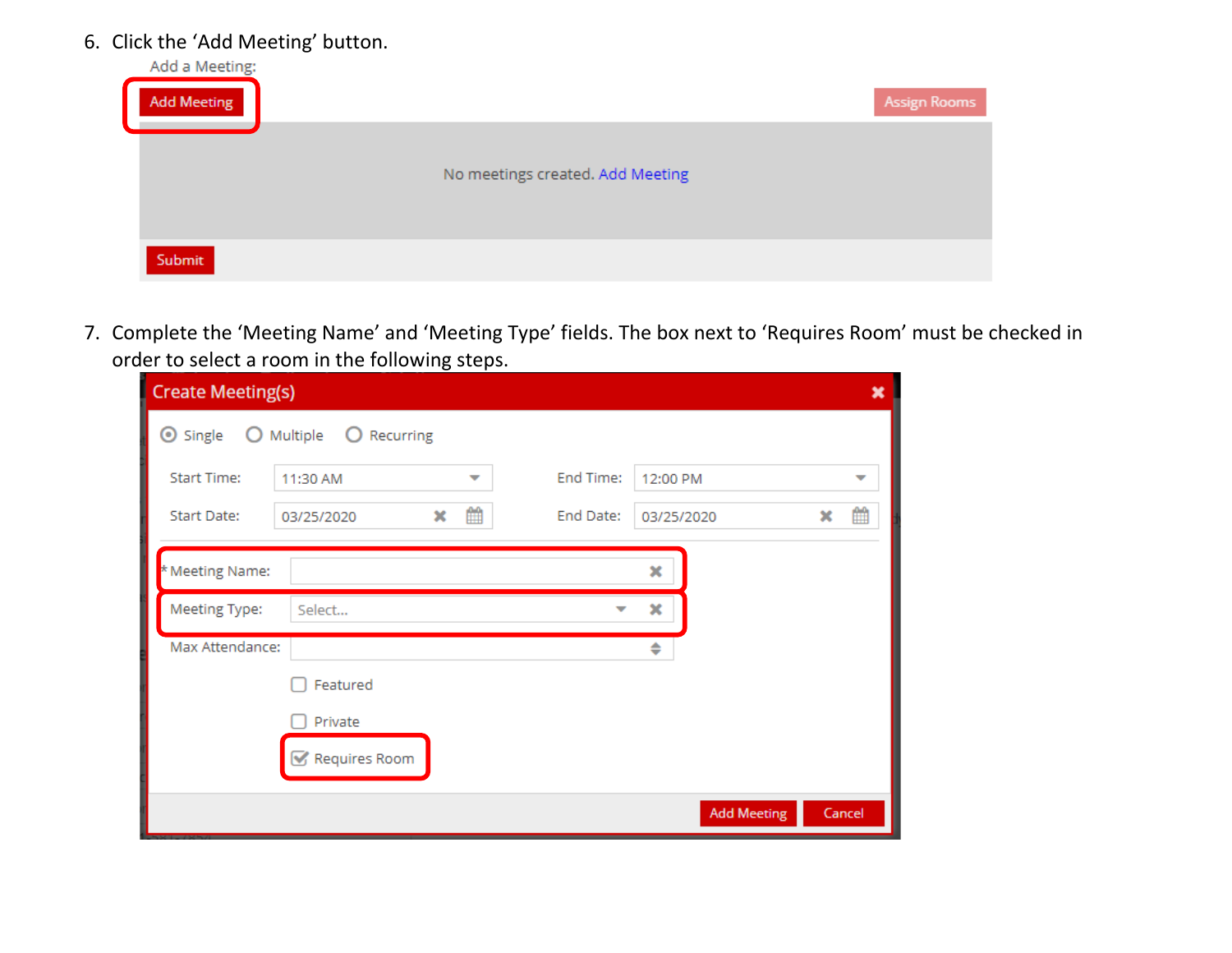8. Depending on the structure of your meeting, click the "Single", "Multiple", or "Recurring" button.

| <b>Create Meeting(s)</b> |                                      |           |                    | ×      |
|--------------------------|--------------------------------------|-----------|--------------------|--------|
| Single<br>$\bullet$      | $\circ$<br>Multiple<br>Recurring     |           |                    |        |
| <b>Start Time:</b>       | 11:30 AM<br>$\overline{\phantom{a}}$ | End Time: | 12:00 PM           | ▼      |
| Start Date:              | 雦<br>×<br>03/25/2020                 | End Date: | 03/25/2020         | 雦<br>× |
| * Meeting Name:          |                                      |           | ×                  |        |
| Meeting Type:            | Select                               |           | ×                  |        |
| Max Attendance:          |                                      |           | ÷                  |        |
|                          | Featured                             |           |                    |        |
|                          | Private                              |           |                    |        |
|                          | Requires Room                        |           |                    |        |
|                          |                                      |           | <b>Add Meeting</b> | Cancel |

a. **Single Meeting:** Use this option to select an individual date. Input the "Start Time" and "End Time", click on the desired date(s), and then click on the "Add Meeting" button.

| <b>Create Meeting(s)</b>                          |                        |        |                         |   |  |  |  |  |
|---------------------------------------------------|------------------------|--------|-------------------------|---|--|--|--|--|
|                                                   | O Multiple O Recurring |        |                         |   |  |  |  |  |
| <b>Start Time:</b>                                | 11:30 AM               |        | End Time:<br>12:00 PM   |   |  |  |  |  |
| ⊙ Single<br>Start Tim<br>Start Dat<br>Start Date: | 03/25/2020             | 雦<br>× | End Date:<br>03/25/2020 | ₩ |  |  |  |  |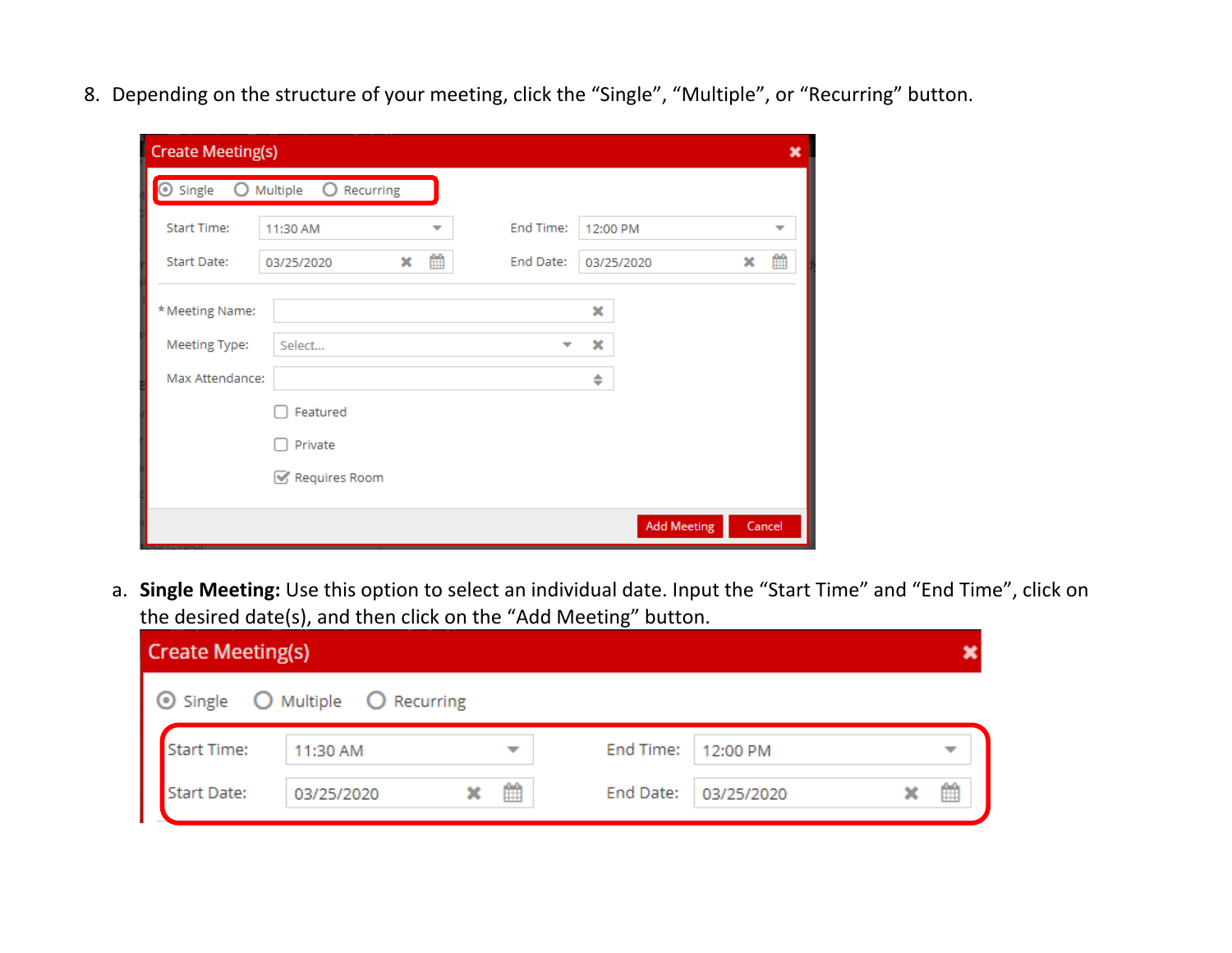b. **Multiple Meetings:** Use this option to reserve a space for multiple days and/or times. For example, the meeting below starts at 1:00pm and ends at 2:00pm on both June 17<sup>th</sup> and June 25<sup>th</sup>.

| O<br>Single        |    | Multiple<br>$_{\odot}$ |                  |                | Recurring   |                          |                           |
|--------------------|----|------------------------|------------------|----------------|-------------|--------------------------|---------------------------|
| <b>Start Time:</b> |    |                        | 1:00 PM          |                |             | $\overline{\phantom{a}}$ | End Time:<br>2:00 PM<br>▼ |
| Today              |    |                        |                  |                |             | Clear                    | <b>Meetings</b>           |
|                    |    |                        | June 2020 $\sim$ |                |             |                          |                           |
| S                  | M  | $\top$                 | W                | $\top$         | $\mathsf F$ | S.                       |                           |
| 31                 | 1  | $\overline{2}$         | 3                | 4              | 5           | 6                        |                           |
| 7                  | 8  | 9                      | 10               | 11             | 12          | 13                       | →                         |
| 14                 | 15 | 16                     | 17               | 18             | 19          | 20                       |                           |
| 21                 | 22 | 23                     | 24               | 25             | 26          | 27                       |                           |
| 28                 | 29 | 30                     | 1                | $\overline{2}$ | 3           | 4                        |                           |
|                    | 6  | $\overline{7}$         | 8                | 9              | 10          |                          |                           |

Start by selecting the "Start Time" and "End Time", and then selecting the days on the calendar. Click on the arrow button to combine these into a meeting pattern. You can then add additional dates/times by repeating these steps. When you have finished adding your meeting times, click on the "Add Meeting" button.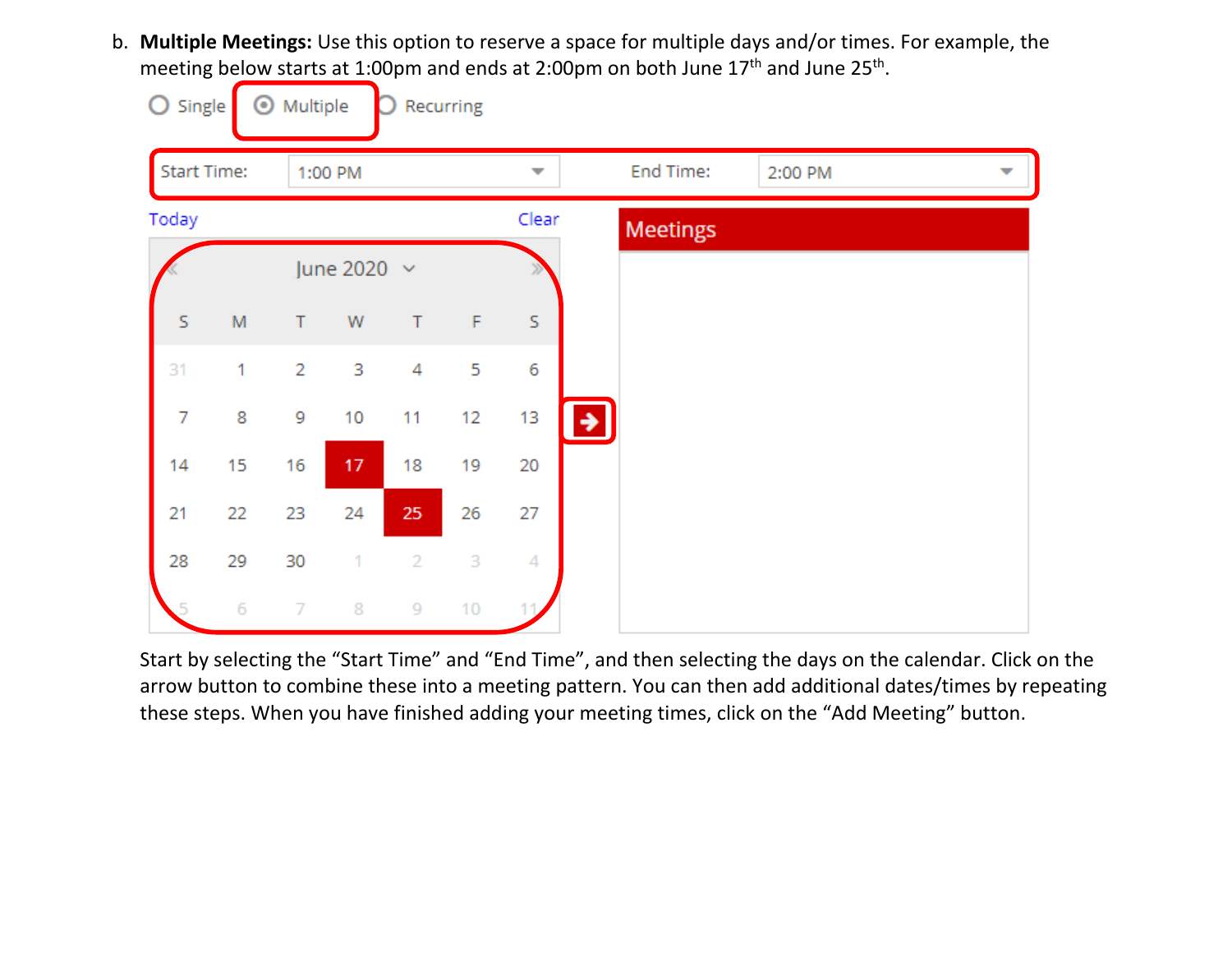c. **Recurring:** Use this option for consistent daily, weekly and/or monthly selections. Input the "Start Time" and "End Time", select the "Recurrence Pattern", input the "Start Date" and "End Date", and then click "Add Meeting".

| <b>Create Meeting(s)</b>                                      |                                                                                              |                                                    |                    |  |
|---------------------------------------------------------------|----------------------------------------------------------------------------------------------|----------------------------------------------------|--------------------|--|
| Single<br>O                                                   | Recurring<br>Multiple<br><b>O</b>                                                            |                                                    |                    |  |
| <b>Start Time:</b>                                            | 1:00 PM<br>-                                                                                 | End Time:                                          | 2:00 PM            |  |
| <b>Recurrence Pattern</b>                                     |                                                                                              |                                                    |                    |  |
| Daily<br><b>⊙</b> Weekly<br>Monthly<br>O<br>$\bigcirc$ Yearly | Recur every<br>$\Rightarrow$<br>1<br>Sunday<br>Monday<br>. .<br>ь.<br>Thursday $\Box$ Friday | week(s) on:<br>Tuesday<br>Saturday<br>$\mathbf{L}$ | <b>₩</b> Wednesday |  |
| Start:<br>06/03/2020                                          | 雦<br>End after<br>$\odot$ End by                                                             | $\Rightarrow$<br>10<br>08/05/2020                  | occurrences<br>雦   |  |

In the example above, a weekly meeting on Wednesdays from 1:00pm to 2:00pm was created starting on June 3rd, and ending on August 5th.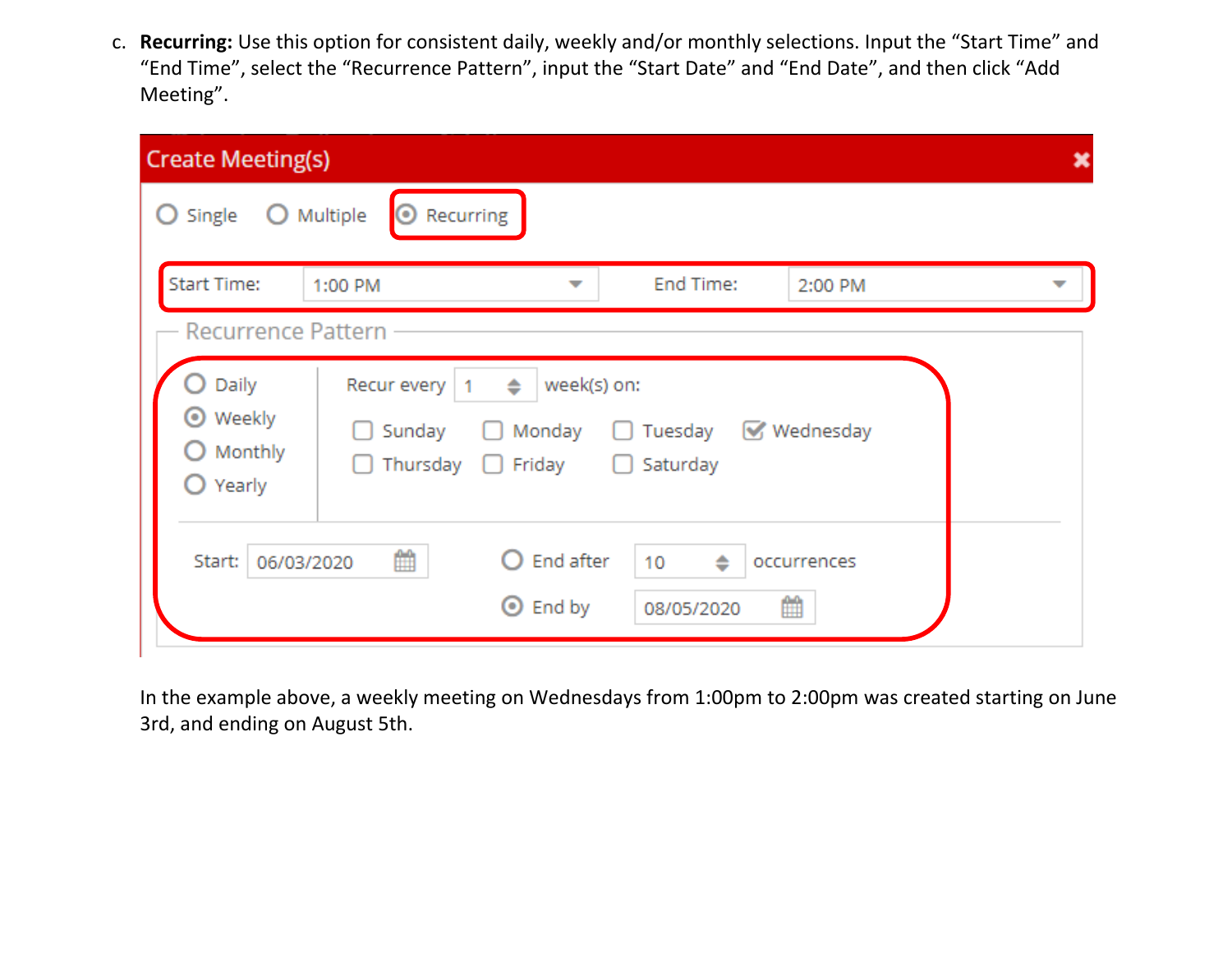9. Once you have created a meeting, click on the "Assign Rooms" button.

| <b>Fill in</b>                                                             |                     |
|----------------------------------------------------------------------------|---------------------|
| * Please provide any additional comments or questions regarding your event |                     |
|                                                                            |                     |
|                                                                            |                     |
|                                                                            |                     |
| Add a Meeting:                                                             |                     |
| <b>Add Meeting</b>                                                         | <b>Assign Rooms</b> |
| Meeting Title - Wed, 06/10/2020, 01:00 PM to 02:00 PM<br>×                 |                     |
| Submit                                                                     |                     |

\* Event Title:

**Meeting Title**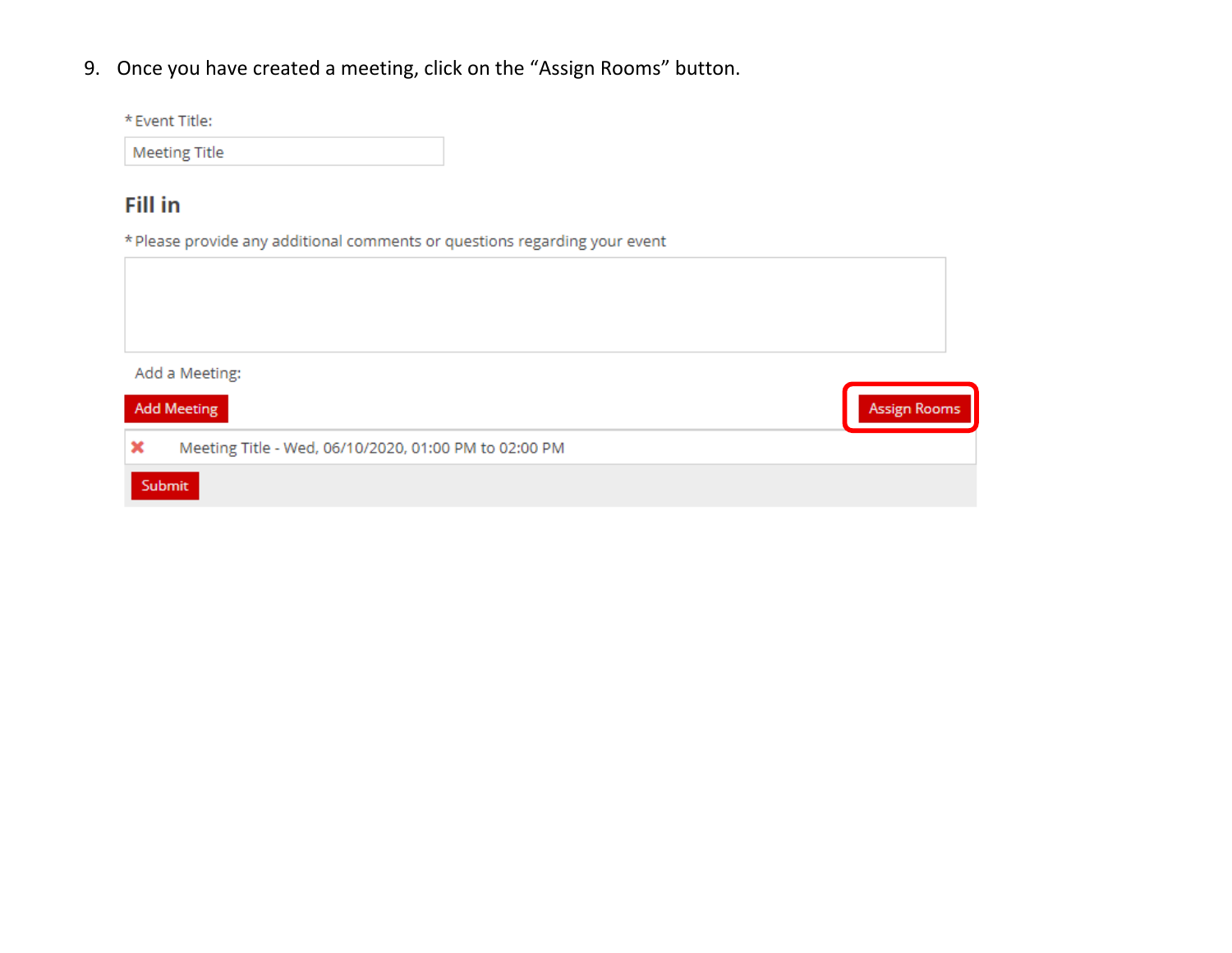After you click "Assign Rooms", a window will appear with room options. In this window you will see a list of General Assignment (GA) classrooms and their availability.

| <b>Assign Room</b>                                                                            |            |                                                                                                                                                                                                                                                                                                                                                                                                                                                                                                                                                                                      |                             |                                                         |    |        | ₽           |
|-----------------------------------------------------------------------------------------------|------------|--------------------------------------------------------------------------------------------------------------------------------------------------------------------------------------------------------------------------------------------------------------------------------------------------------------------------------------------------------------------------------------------------------------------------------------------------------------------------------------------------------------------------------------------------------------------------------------|-----------------------------|---------------------------------------------------------|----|--------|-------------|
| <b>Filter</b><br>Q Search<br><b>Show Current Filter</b><br>General Assignment Classrooms<br>╾ |            | Room                                                                                                                                                                                                                                                                                                                                                                                                                                                                                                                                                                                 | <b>Capacity</b>             | <b>Meeting Title</b><br>6/10/2020<br>Wed<br>1:00-2:00pm |    |        |             |
| <b>Room Options</b>                                                                           | $_{\odot}$ | ST 209                                                                                                                                                                                                                                                                                                                                                                                                                                                                                                                                                                               | 25                          | Available                                               |    |        | $\triangle$ |
| Show Only Available Rooms                                                                     | $_{\odot}$ | <b>WBB 206</b>                                                                                                                                                                                                                                                                                                                                                                                                                                                                                                                                                                       | 25                          | Unavailable                                             |    |        |             |
| Capacity:                                                                                     | $_{\odot}$ | SW 135                                                                                                                                                                                                                                                                                                                                                                                                                                                                                                                                                                               | 25                          | Available                                               |    |        |             |
| Between<br>♦                                                                                  | $_{\odot}$ | SW 136                                                                                                                                                                                                                                                                                                                                                                                                                                                                                                                                                                               | 25                          | Available                                               |    |        |             |
| and                                                                                           | $_{\odot}$ | HEB 2010                                                                                                                                                                                                                                                                                                                                                                                                                                                                                                                                                                             | 26                          | Available                                               |    |        |             |
| ♦                                                                                             | $_{\odot}$ | HEB 2002                                                                                                                                                                                                                                                                                                                                                                                                                                                                                                                                                                             | 26                          | Available                                               |    |        |             |
| Clear $+$ $\oslash$<br><b>Building</b> 35                                                     | $_{\odot}$ | JWB 308                                                                                                                                                                                                                                                                                                                                                                                                                                                                                                                                                                              | 28                          | Available                                               |    |        |             |
| Clear $+$ $\oslash$<br><b>Region</b>                                                          | $_{\odot}$ | <b>WBB 820</b>                                                                                                                                                                                                                                                                                                                                                                                                                                                                                                                                                                       | 28                          | Available                                               |    |        |             |
|                                                                                               | $_{\odot}$ | <b>HPR N 226</b>                                                                                                                                                                                                                                                                                                                                                                                                                                                                                                                                                                     | 28                          | Unavailable                                             |    |        |             |
|                                                                                               | $_{\odot}$ | JWB 208                                                                                                                                                                                                                                                                                                                                                                                                                                                                                                                                                                              | 28                          | Available                                               |    |        |             |
|                                                                                               | $_{\odot}$ | CSC 10                                                                                                                                                                                                                                                                                                                                                                                                                                                                                                                                                                               | 29                          | Available                                               |    |        |             |
|                                                                                               | $_{\odot}$ | CSC 12                                                                                                                                                                                                                                                                                                                                                                                                                                                                                                                                                                               | 29                          | Available                                               |    |        |             |
|                                                                                               | $\odot$    | 15102                                                                                                                                                                                                                                                                                                                                                                                                                                                                                                                                                                                | 79<br>$\blacktriangleright$ | <b>Unavailable</b><br>$\rightarrow$                     |    |        |             |
|                                                                                               |            | $\left\langle \!\!\left\langle \begin{array}{c c} \end{array}\right. \right. \right. \left\langle \begin{array}{c c} \end{array}\right. \left\vert \begin{array}{c c} \end{array}\right. \left\vert \begin{array}{c c} \end{array}\right. \left\langle \begin{array}{c c} \end{array}\right. \left\vert \begin{array}{c c} \end{array}\right. \left\langle \begin{array}{c c} \end{array}\right. \left\langle \begin{array}{c c} \end{array}\right. \left\langle \begin{array}{c c} \end{array}\right. \left\langle \begin{array}{c c} \end{array}\right. \left\langle \begin{array$ |                             |                                                         |    |        |             |
|                                                                                               |            |                                                                                                                                                                                                                                                                                                                                                                                                                                                                                                                                                                                      |                             |                                                         | OK | Cancel |             |

On this window, you have two available filters. You can check the box to show only available rooms, and you can set a capacity range to narrow down your options. Once you have chosen one of those filters, click 'Search'.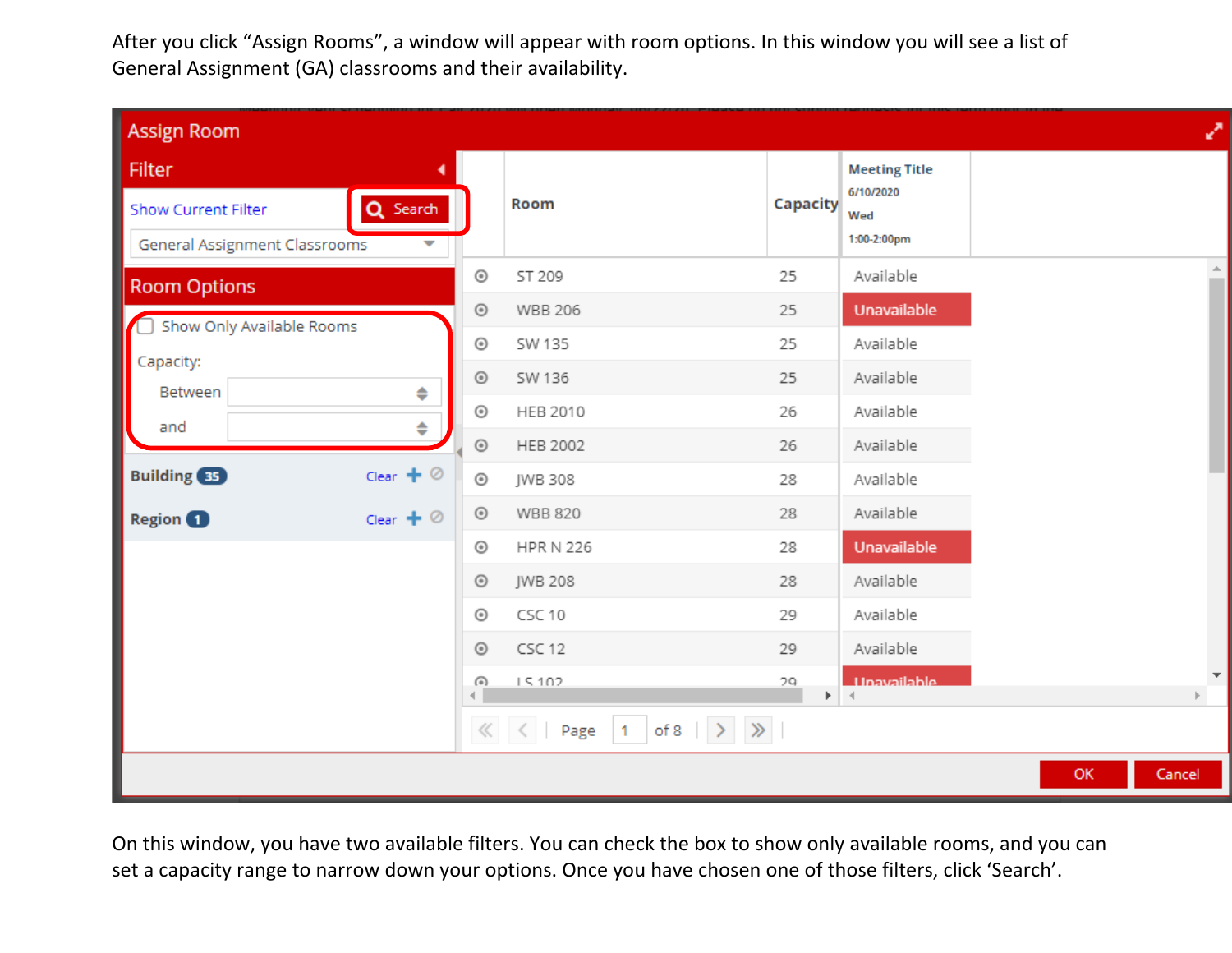**To view a thumbnail photo** of each room and additional room features (including capacity), hover your cursor over the symbol next to the name of a room.

| <b>Assign Room</b>         |                                                           |                          |                                                                                                                                                                                                                                                                                                                                                                                                                          |                                       |                                    |                       |                    |    |        | ₽                        |
|----------------------------|-----------------------------------------------------------|--------------------------|--------------------------------------------------------------------------------------------------------------------------------------------------------------------------------------------------------------------------------------------------------------------------------------------------------------------------------------------------------------------------------------------------------------------------|---------------------------------------|------------------------------------|-----------------------|--------------------|----|--------|--------------------------|
| <b>Filter</b>              |                                                           |                          |                                                                                                                                                                                                                                                                                                                                                                                                                          |                                       |                                    | <b>Meeting Title</b>  |                    |    |        |                          |
| <b>Show Current Filter</b> | Q Search                                                  |                          | <b>Room</b>                                                                                                                                                                                                                                                                                                                                                                                                              |                                       | <b>Capacity</b>                    | 6/10/2020<br>Wed      |                    |    |        |                          |
|                            | General Assignment Classrooms<br>$\overline{\phantom{a}}$ |                          |                                                                                                                                                                                                                                                                                                                                                                                                                          |                                       |                                    | 1:00-2:00pm           |                    |    |        |                          |
| <b>Room Options</b>        |                                                           | $\odot$                  | ST 209                                                                                                                                                                                                                                                                                                                                                                                                                   |                                       |                                    | $2.1 - 1 - 1$         |                    |    |        | $\Delta$                 |
|                            | Show Only Available Rooms                                 | $_{\odot}$               | <b>WBB 20</b>                                                                                                                                                                                                                                                                                                                                                                                                            |                                       | Room Type:<br>Capacity:<br>Layout: | LCTR<br>65<br>Default |                    |    |        |                          |
| Capacity:                  |                                                           | $_{\odot}$               | SW 135                                                                                                                                                                                                                                                                                                                                                                                                                   |                                       | Campus:<br>Description:            | MAIN                  |                    |    |        |                          |
| Between                    | ♦                                                         | $_{\odot}$               | SW 136                                                                                                                                                                                                                                                                                                                                                                                                                   | Feature                               | Quantity                           |                       | Category           |    |        |                          |
| and                        | ♦                                                         | $_{\odot}$               | <b>HEB 20</b>                                                                                                                                                                                                                                                                                                                                                                                                            | <b>ADA Table</b><br>Blackout          | $\mathbf{1}$<br>$\mathbf{1}$       |                       | Default<br>Default |    |        |                          |
| <b>Building</b> 35         | Clear $+ \circ$                                           | $_{\odot}$<br>$_{\odot}$ | <b>HEB 20</b><br>JWB 308                                                                                                                                                                                                                                                                                                                                                                                                 | Carpet                                | $\mathbf{1}$                       |                       | Default            |    |        |                          |
|                            |                                                           |                          |                                                                                                                                                                                                                                                                                                                                                                                                                          | Data Projection                       | $\mathbf{1}$                       |                       | Default            |    |        |                          |
| Region <sup>1</sup>        | Clear $+$ $\oslash$                                       | $_{\odot}$               | WBB 820                                                                                                                                                                                                                                                                                                                                                                                                                  | Disabled Access<br>DVD Player         | $\mathbf{1}$<br>$\mathbf{1}$       |                       | Default<br>Default |    |        |                          |
|                            |                                                           | $_{\odot}$               | HPR N $2$                                                                                                                                                                                                                                                                                                                                                                                                                | Flat Floor Tablet Arm Chair           | $\mathbf{1}$                       |                       | Default            |    |        |                          |
|                            |                                                           | $_{\odot}$               | JWB 208                                                                                                                                                                                                                                                                                                                                                                                                                  |                                       | no.                                |                       |                    |    |        |                          |
|                            |                                                           | $_{\odot}$               | CSC 10                                                                                                                                                                                                                                                                                                                                                                                                                   |                                       | 29                                 | Available             |                    |    |        |                          |
|                            |                                                           | $_{\odot}$               | CSC 12                                                                                                                                                                                                                                                                                                                                                                                                                   |                                       | 29                                 | Available             |                    |    |        |                          |
|                            |                                                           | $\bigcirc$               | 15102                                                                                                                                                                                                                                                                                                                                                                                                                    |                                       | 29                                 | <b>Unavailable</b>    |                    |    |        | $\overline{\phantom{a}}$ |
|                            |                                                           |                          | $\begin{array}{c c c c c} \hline \mbox{\hspace{1.2cm}} & \mbox{\hspace{1.2cm}} & \mbox{\hspace{1.2cm}} & \mbox{\hspace{1.2cm}} & \mbox{\hspace{1.2cm}} & \mbox{\hspace{1.2cm}} & \mbox{\hspace{1.2cm}} & \mbox{\hspace{1.2cm}} & \mbox{\hspace{1.2cm}} & \mbox{\hspace{1.2cm}} & \mbox{\hspace{1.2cm}} & \mbox{\hspace{1.2cm}} & \mbox{\hspace{1.2cm}} & \mbox{\hspace{1.2cm}} & \mbox{\hspace{1.2cm}} & \mbox{\hspace{$ | of 8 $\rightarrow$ $\gg$<br>Page $ 1$ |                                    |                       |                    |    |        |                          |
|                            |                                                           |                          |                                                                                                                                                                                                                                                                                                                                                                                                                          |                                       |                                    |                       |                    | OK | Cancel |                          |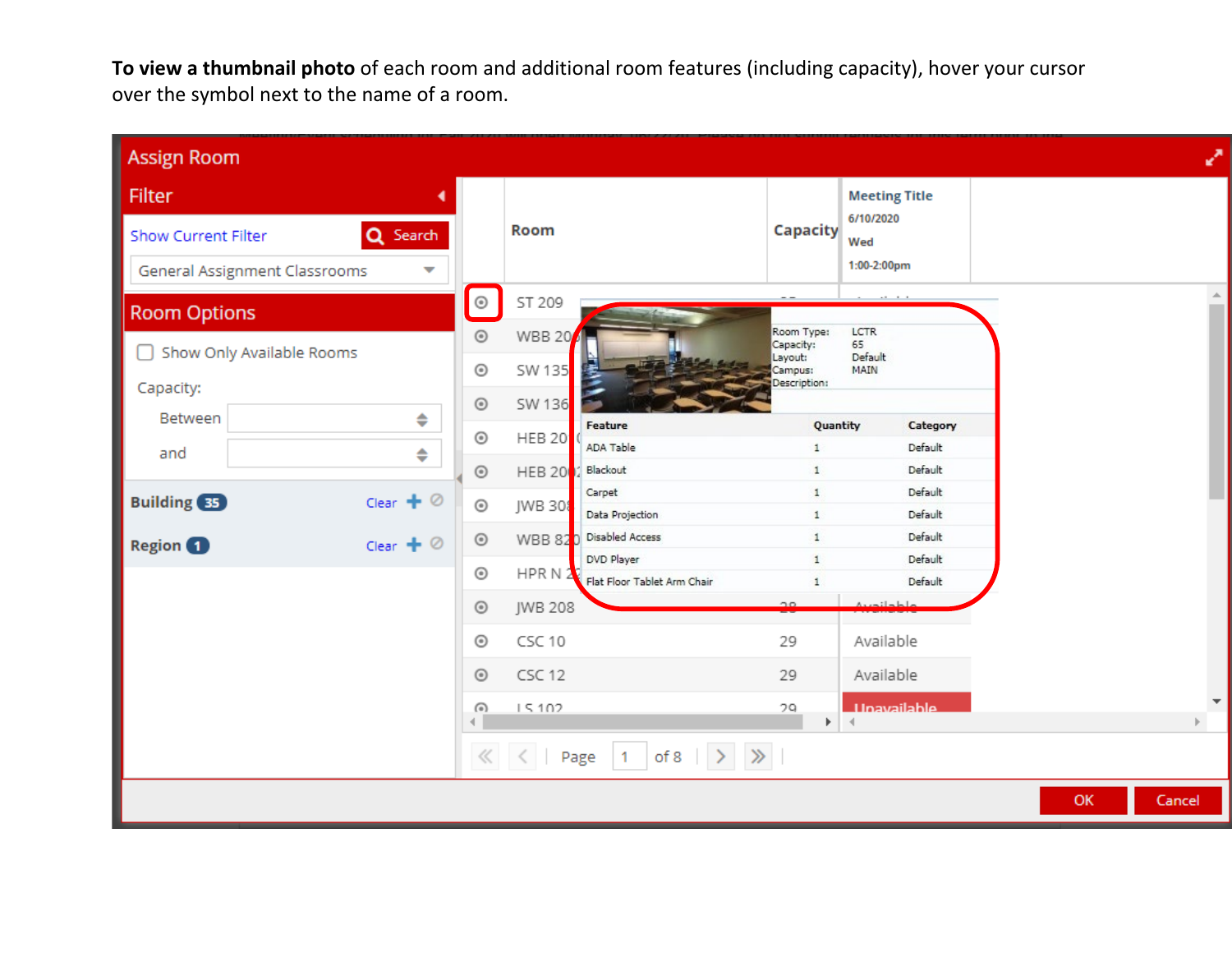10. To select a room, click on the box next to the room name and press "OK".

| <b>Assign Room</b>            |                      |            |                                                |          |                                   |    | ↗      |
|-------------------------------|----------------------|------------|------------------------------------------------|----------|-----------------------------------|----|--------|
| <b>Filter</b>                 |                      |            |                                                |          | <b>Meeting Title</b><br>6/10/2020 |    |        |
| <b>Show Current Filter</b>    | Q Search             |            | Room                                           | Capacity | Wed                               |    |        |
| General Assignment Classrooms | ▼                    |            |                                                |          | 1:00-2:00pm                       |    |        |
| <b>Room Options</b>           |                      | $_{\odot}$ | ST 209                                         | 25       | Selected                          |    |        |
| Show Only Available Rooms     |                      | $_{\odot}$ | <b>WBB 206</b>                                 | 25       | <b>Unavailable</b>                |    |        |
| Capacity:                     |                      | $_{\odot}$ | SW 135                                         | 25       | Available                         |    |        |
| Between                       | $\ddot{\phantom{1}}$ | $_{\odot}$ | SW 136                                         | 25       | Available                         |    |        |
| and                           | ♦                    | $_{\odot}$ | HEB 2010                                       | 26       | Available                         |    |        |
|                               |                      | $_{\odot}$ | HEB 2002                                       | 26       | Available                         |    |        |
| <b>Building</b> 35            | Clear $+$ $\oslash$  | $_{\odot}$ | JWB 308                                        | 28       | Available                         |    |        |
| <b>Region 1</b>               | Clear $+$ $\oslash$  | $_{\odot}$ | <b>WBB 820</b>                                 | 28       | Available                         |    |        |
|                               |                      | $_{\odot}$ | <b>HPR N 226</b>                               | 28       | Unavailable                       |    |        |
|                               |                      | $_{\odot}$ | <b>JWB 208</b>                                 | 28       | Available                         |    |        |
|                               |                      | $_{\odot}$ | CSC 10                                         | 29       | Available                         |    |        |
|                               |                      | $_{\odot}$ | CSC 12                                         | 29       | Available                         |    |        |
|                               |                      | $\odot$    | 15102                                          | 79<br>Þ. | <b>Hnavailable</b>                |    |        |
|                               |                      |            | of 8 $\rightarrow$ $\gg$<br>$\ll$ $\lt$ Page 1 |          |                                   |    |        |
|                               |                      |            |                                                |          |                                   | OK | Cancel |